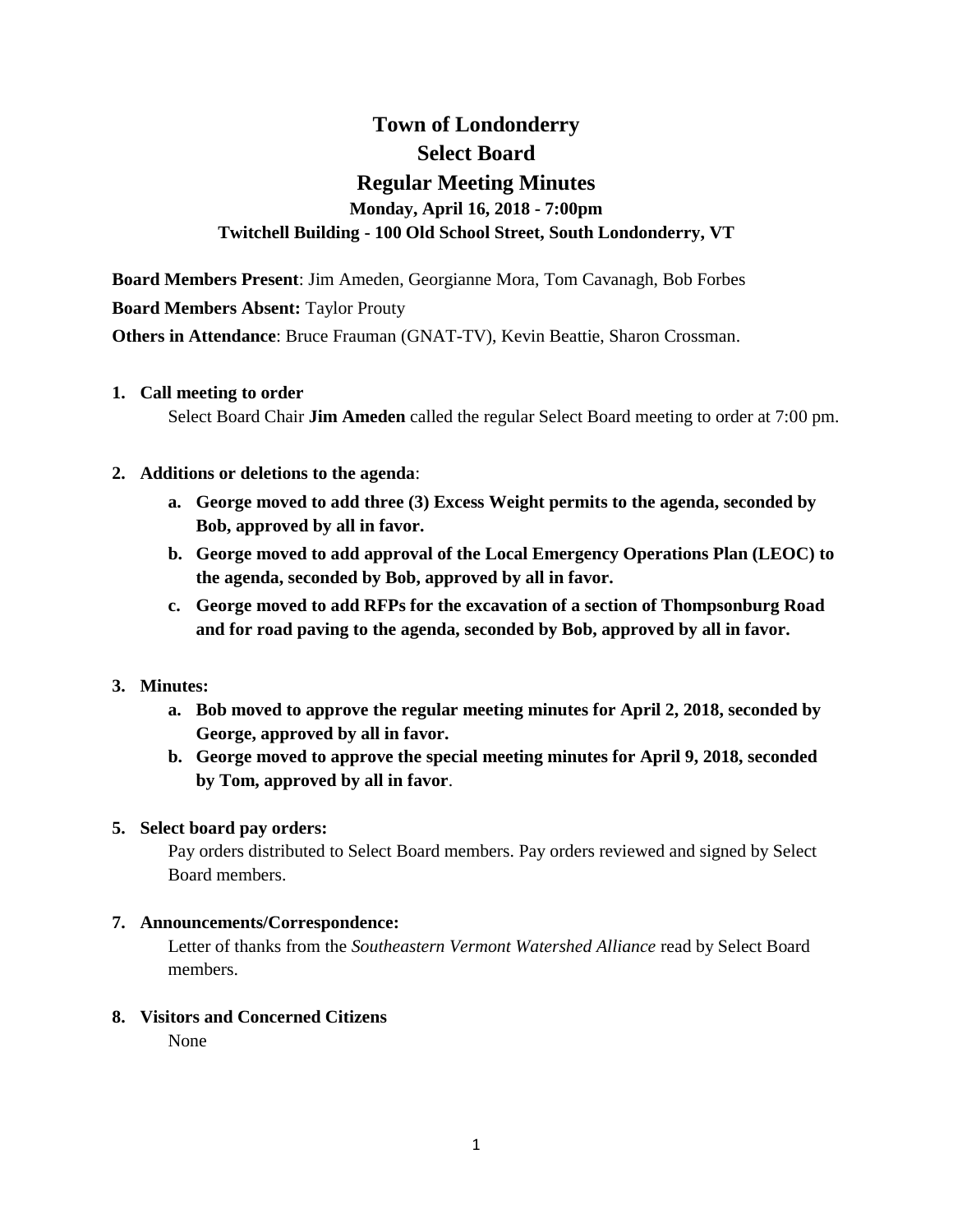#### **9. Town Officials Business:**

- a. Sand and Salt shed nothing new to report.
- b. Health Officer's letters of enforcement read by the Select Board.
- c. **Robert** stated that the Town needed to designate a representative to attend the delinquent tax sale to be held on May 11, 2018. **Bob** stated that he believed he could attend but if he could not for some reason Robert could represent the Town with a letter of authorization from the Town.
- d. Emergency Management Director (EMD) **Kevin Beattie** introduced an update of the LEOP and indicated that the State required the plan to be updated annually. **George** asked if there were any major changes. **Kevin** indicated that the changes were minor and primarily involved the updating of contact information. **Kevin** further indicated that the Plan would require significant updates in 2019. **Bob moved to adopt the updated LEOP, seconded by George, approved by all in favor. The Select Board Chair signed the updated plan.**

## **10. Liquor Licenses:**

**George moved to approve a liquor license renewal for the** *Swiss Inn & Restaurant***, seconded by Bob, approved by all in favor.**

#### **11. Transfer Station**

a. **Tom moved to change the Sunday hours at the Transfer Station to be noon to 4:00 PM in order to accommodate the new employee's volunteer work at the church, seconded by Bob, approved by all in favor. Bob moved to add the application of a new Transfer Station employee to the agenda,** 

**seconded by George, approved by all in favor.** Discussion of new applicant followed. b. **George moved to approve the hiring of the new applicant contingent on a full review** 

- **and verification of the information on of her application, seconded by Tom, approved by all in favor.**
- c. An email from Ester Fishman was read requesting that the Select Board write a thank you letter to the Town of Weston for the assistance they provided to the Londonderry Transfer Station. **Bob moved to have Robert draft and send the thank you letter, seconded by George, approved by all in favor.**
- d. **Tom** stated that the backhoe is waiting for parts and should be up and running in about a week.

#### **11. Road and Bridges**

a. **George moved to approve Excess Weight Permits for Dugette Forestry Transportation, Inc., Bazin Brothers Trucking, Inc., G.W., Crandall Logging, LLC and Carelton Trucking, Inc., seconded Tom, approved by all in favor.**